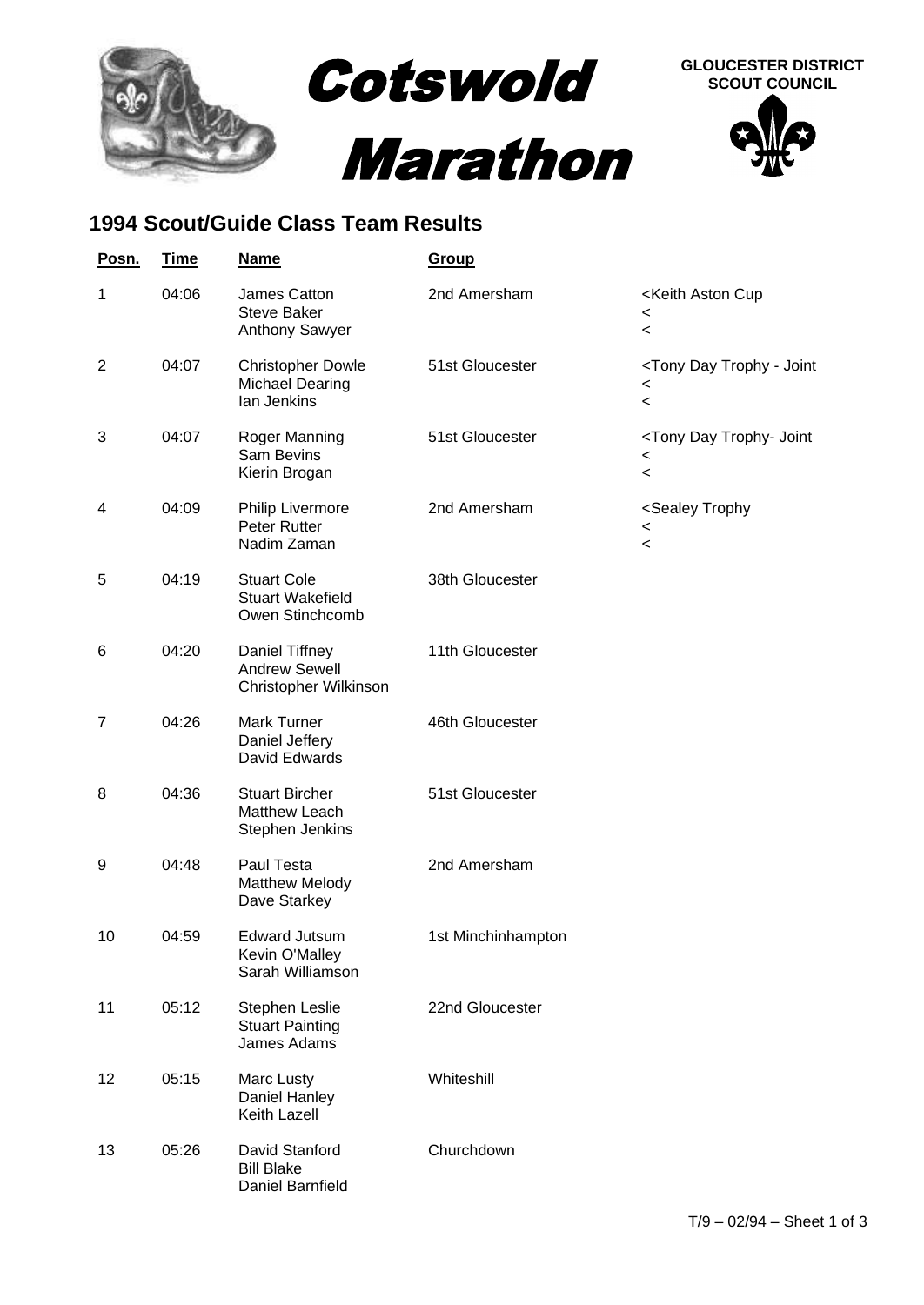| 14 | 05:31 | <b>Matthew Moore</b><br>Pete Walesby<br>Alasdair Gray                         | Churchdown                  |
|----|-------|-------------------------------------------------------------------------------|-----------------------------|
| 15 | 05:44 | <b>Stuart Dixon</b><br>John Redman<br><b>Patrick Davies</b>                   | 38th Strood                 |
| 16 | 05:48 | James Moore<br>Stewart Madigan<br>Lee Hawthorne                               | <b>St Peters Sea Scouts</b> |
| 17 | 05:58 | Adam Hale<br>Kevin Hollowav<br>Luke Van Der Waals                             | France Lynch                |
|    | 05:58 | Mark Baylis<br><b>Timothy Simnett</b><br>Chris Gaye                           | 7th Merthyr                 |
| 19 | 06:02 | David Lane<br><b>Martin Anderson</b><br>Kirsty Heaven                         | 46th Gloucester             |
| 20 | 06:08 | <b>Thomas Burslem</b><br><b>Andrew Farnsworth</b><br><b>Matthew Broadbent</b> | 1st Chedworth               |
| 21 | 06:12 | Luke Walsh<br><b>Matthew Roberts</b><br>Craig Sage                            | Churchdown                  |
| 22 | 06:13 | Alister Holyhead<br><b>Philip Emery</b><br>Chris Ireland                      | 22nd Gloucester             |
| 23 | 06:26 | <b>Edward Fletcher</b><br>Sam Lloyd<br><b>Robert Elsey</b>                    | 31st Gloucester             |
| 24 | 06:30 | <b>Steve Pretty</b><br>Owain Jones<br><b>Ben Alford</b>                       | 2nd Amersham                |
| 25 | 06:36 | <b>Stephen Cox</b><br>Raymond Bleach<br><b>Richard Lock</b>                   | 1st Upton                   |
| 26 | 06:53 | Carwyn Cox<br><b>Gareth Parker</b><br>James Sullivan                          | 7th Merthyr                 |
| 27 | 08:20 | Tom Watson<br>David Pooley<br><b>Adam Pooley</b>                              | Leckhampton                 |
| 28 | 08:21 | William Fry<br><b>Andrew Bowie</b><br>Paul Regan                              | Leckhampton                 |
| 29 | 08:38 | <b>Christopher Sandey</b><br>Nigel Mundy<br>Darryl Griffiths                  | 49th Cheltenham             |